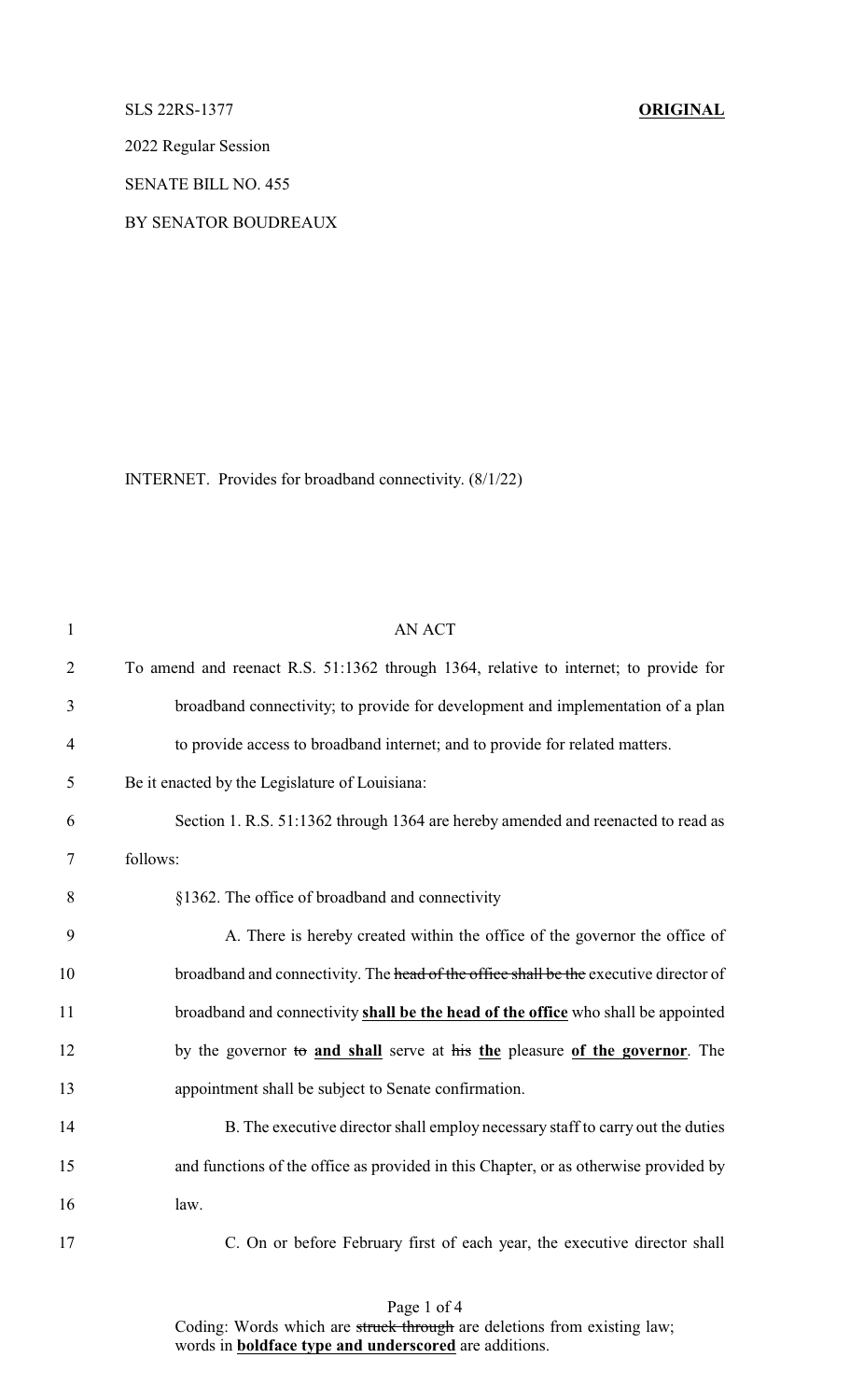| 1              | prepare and submit to the governor, the House Committee on Commerce, the Senate           |
|----------------|-------------------------------------------------------------------------------------------|
| $\overline{2}$ | Committee on Commerce, Consumer Protection, and International Affairs, and the            |
| 3              | Joint Legislative Committee on Technology and Cybersecurity, a comprehensive              |
| 4              | report to include, at a minimum, the following information:                               |
| 5              | (1) Activities undertaken by the office during the previous year.                         |
| 6              | (2) Data concerning broadband and other connectivity services in this state               |
| 7              | and expansion and deployment of these services.                                           |
| 8              | (3) An assessment of the current availability and accessibility of broadband              |
| 9              | and other connectivity services in the state.                                             |
| 10             | (4) A mapping initiative to <b>prioritize and</b> identify the availability of            |
| 11             | broadband in all areas of the state to furnish broadband services to every home           |
| 12             | and business in the state.                                                                |
| 13             | (5) Availability and description of public or private grants available for the            |
| 14             | expansion or enhancement of broadband services and other connectivity services in         |
| 15             | the state.                                                                                |
| 16             | (6) Recommendations for legislative proposals.                                            |
| 17             | (7) Identification of resources to assist the office in performing its functions          |
| 18             | and duties.                                                                               |
| 19             | D. The governor shall direct that all state agencies provide the executive                |
| 20             | director with assistance in advancing the purpose of the office, and assure that the      |
| 21             | activities of the office are fully coordinated with the activities of state agencies with |
| 22             | responsibilities of providing related services.                                           |
| 23             | §1363. Functions, powers, and duties                                                      |
| 24             | The office of broadband and connectivity, by and through the executive                    |
| 25             | director or his employees, shall have the following functions, powers, and duties:        |
| 26             | (1) To provide Providing comprehensive information relating to broadband                  |
| 27             | and connectivity in the state upon request to any person or government agency.            |
| 28             | (2) To promote and encourage Promoting and encouraging broadband                          |
| 29             | adoption for households that have not accessed had access to broadband services.          |

Page 2 of 4 Coding: Words which are struck through are deletions from existing law; words in **boldface type and underscored** are additions.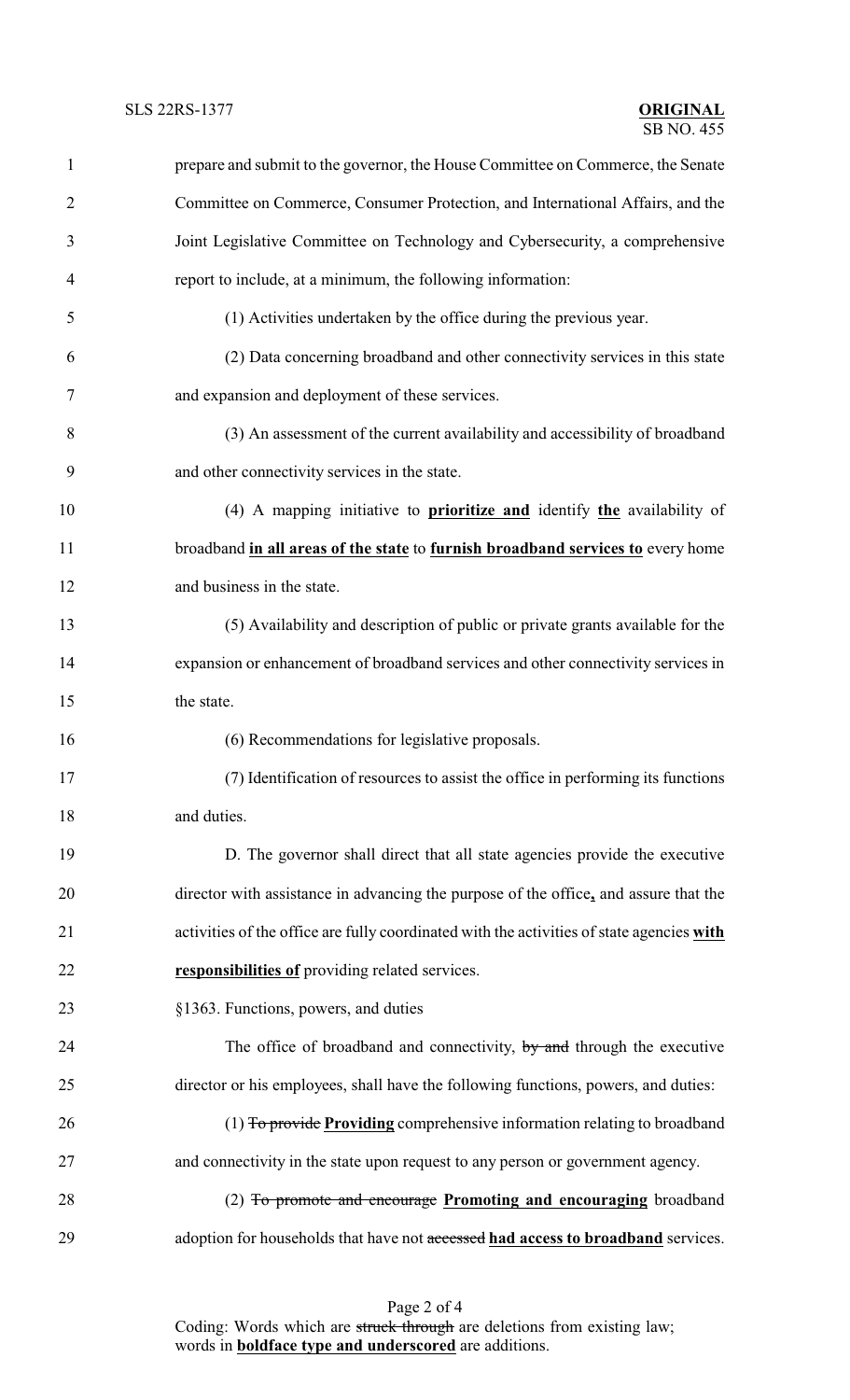| (3) To study and identify Studying and identifying barriers to households |
|---------------------------------------------------------------------------|
| that have not adopted broadband services.                                 |
| (4) To advise and assist Advising and assisting any person or government  |

 agency in addressing particular broadband and connectivity needs, including cooperative efforts among such persons and agencies.

 (5) To establish **Establishing** procedures to review and comment on the federal mapping initiative created by the Broadband DATA Act, P.L. 116-130 that precisely maps the availability of broadband services to every home and business in the state.

 (6) To research **Researching** programs relating **relative** to broadband and connectivity services and **to** receive notification from every person and government agency engaged in the provision of broadband and connectivity services of **their** program descriptions, appropriation data, and application procedures. The office shall maintain a listing of existing programs and advise persons or government agencies of their **the** existence **of these programs**.

 (7) To assist **Assisting**, upon request, applicant persons or government 17 agencies in obtaining timely and efficient responses from state and federal agencies; to assist the **assisting** applicants in consideration of program grant strategies; to assist **assisting** state and federal agencies in cooperative approaches to address the needs of the applicants; and to provide technical assistance to government agencies in formulating and implementing broadband expansion and connectivity programs.

 (8) To encourage **Encouraging** the assistance of the private sector, including broadband service providers, **in order** to effectuate the deployment **of** and access to broadband and other connectivity services to all residents of the state.

 (9) To assist **Assisting** the governor and the legislature in the development and integration of **developing and integrating** a broadband deployment plan and 27 long-range plans to more effectively and efficiently provide access to  $\frac{1}{2}$  new **broadband** connectivity options.

(10) To analyze and make **Provide analysis and possible** recommendations

Page 3 of 4 Coding: Words which are struck through are deletions from existing law; words in **boldface type and underscored** are additions.